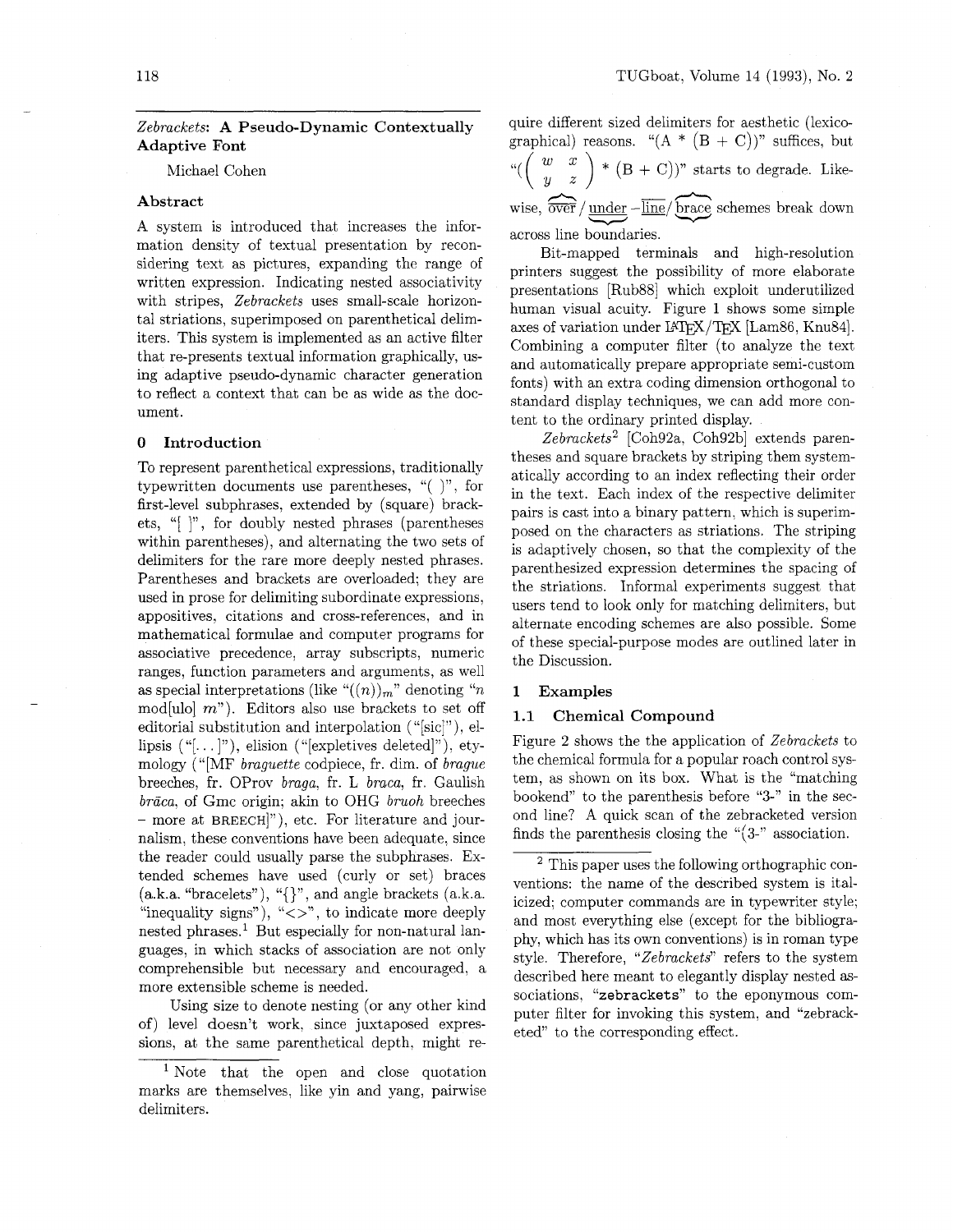- 
- 

# $\begin{equation} \begin{tabular}{l} {\rm (}{{\rm (}{{\rm (}}{\rm )})} & {\rm (}{{\rm (}}{\rm )}) \end{tabular} \end{equation}$

- $((((\text{parents}(\text{or type}))\text{ size})))$ )
- color, greyscale, or shading
- dynamic effects
	- momentary highlight (during editing)
	- synchronous flashing
- explicitly) tagged delimiters
- =lines and underlines

(superscripted) ed delimiters<br>
derlines overbraces and/or (subscripted) - underbraces - **Y** 

- typeface weight
- type style
	- serifs or sans serif
	- spacing: proportional (variable-spaced) or f **ixed-pitch (monospaced)**
	- $-$  obliqueness: roman, *slanted*, or *italicized*

Figure 1: Some traditional and non-traditional ways of typographically indicating nested associativity

**2** 

# 1.2 LISP

The LISP programming language relies on parentheses for delimiting lists, $3$  the language's basic data structure. This LISP function performs a generalized "inclusive or":

```
(DEFUN ANY (LST) 
(COND ((NULL LST) NIL) 
       ((CAR LST) T)(T (ANT (CDR LST))))
```
Here is the same code, but written with zebrackets, which elucidates the associations:

```
(DEFUN ANY (LST) 
 (COND ((NULL LST) NIL) 
         ((\text{CAR } \text{LST}) \ \text{T})(T (ANT (CDR LST))) )
```
<sup>3</sup> The name "LISP" is acronymic for "list processing language", but has been jokingly expanded as "lots of incessantly silly parentheses".

# **1.3** Objective-C

Figure 3 shows a line from an Objective-C program, with and without *Zebrackets.* 

# 1.4 Logic

Figure 4 shows the first order predicate calculus notation indicating that symmetry and transitivity imply reflexivity. *Zebrackets* illuminates the precedence.

# 1.5 Association Beyond Single Parenthetical Pairs

Just as pairs of identically valued parentheses point at each other, like matching bookends, so do multiple sets of same-valued delimiters associate beyond the scope of a single pair of parentheses. Here the zebrackets are not just reinforcing patterns already present, but are adding new information, distributed across the text:

An angle bracket ">"  $(*<"$ ) may be used to write (read) Unix file(s) to (from) standard output (input).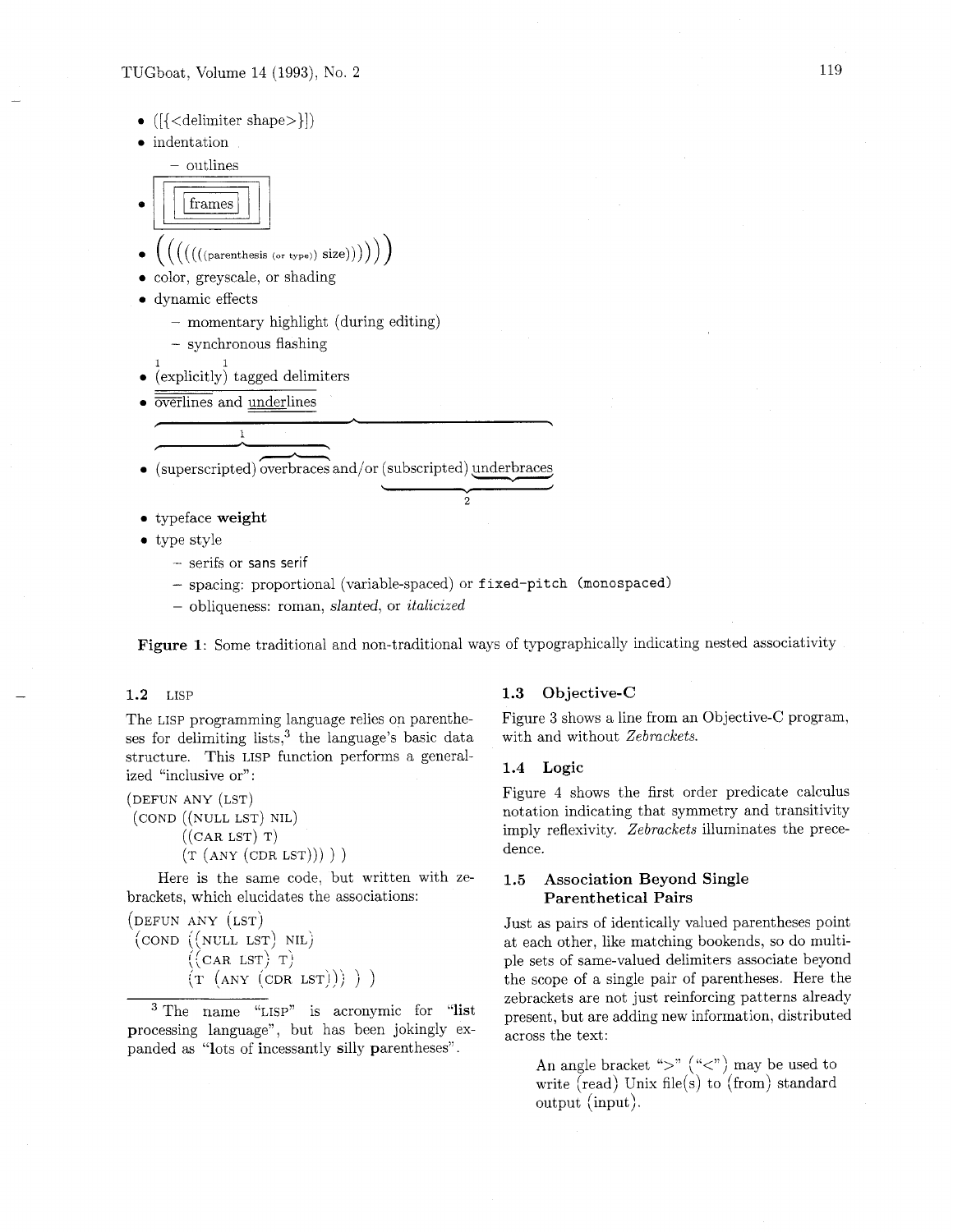ACTIVE INGREDIENT: Hydramethylnon [tetrahydro-5. 5-dimethyl- $2(1H)$ -pyrimidinone(3-[4-(trifluoromethyl)phenyl]-1-(2-[4-(trifluoromethyl) **phenylletheny1)-2-propenylidene)** hydrazone]

ACTIVE INGREDIENT: Hydramethylnon [tetrahydro-5, 5-dimethyl- $2(1H)$ -pyrimidinone $(3-[4-(\text{trifluoromethyl})\text{phenyl}]$ -1- $(2-[4-(\text{trifluorod.}))\text{atifluorod.}$ methyl) **phenyl]ethenyl)-2-propenylidene)hydrazone]** 

Figure 2: Chemical Compound, before and after Zebrackets

 $\begin{array}{|c|c|c|c|c|}\n \hline \text{inspectrum} & \text{setAccessoryView}: & \text{if } \begin{array}{|c|c|c|}\n \hline \text{accessory contentView} & \text{subviews} & \end{array} \end{array}$  $\texttt{objectAt:0} \text{ } \texttt{removeFromSuperview}[]$  ;

 ${\lceil}$ inspectorPanel setAccessoryView: [[[[accessory contentView] subviews]  $objectAt:0$  removeFromSuperview<sup>[]</sup>;

Figure **3:** Objective-C code, before and after Zebrackets

 $\forall P \forall v \forall w \forall x \forall y \forall z ((P(v,w) \Rightarrow P(w,v)) \land ((P(x,y) \land P(y,z)) \Rightarrow P(x,z)) \Rightarrow P(u,u))$  $\forall P \forall v \forall w \forall x \forall y \forall z ((P(v,w) \Rightarrow P(w,v)) \land ((P(x,y) \land P(y,z)) \Rightarrow P(x,z)) \Rightarrow P(u,u))$ 



and

$$
\left(\ln\left|\left(\ln\left|(x^2-2)\right|\right)\right|\right)' = \left(\ln\left|(x^2-2)\right|\right)^{-1} \left(x^2-2\right)^{-1} \left(x^2-2\right)'
$$

The visual coupling of related expressions is also useful when parenthetical expressions cross, violating LIFO (last in  $\Rightarrow$  first out) protocol and subverting the "most recent unmatched" association. One domain in which this happens is when part of a character string's postfix is the same as another's prefix. (This recalls the [American TV show] Wheel of Fortune's "Before and After" category, or Emacs' "Dissociated Press" function [Sta86] .)

 $\odot$  associativity: A  $\odot$  B  $\odot$  C = (A  $\odot$  (B)  $\odot$  C)

- (reference (manual) labor)
- $(Ze(bra)ckets)$

$$
\left(\mathrm{FM}/(\mathrm{AM})/\mathrm{PM}\right)
$$

# **2 Implementation**

Zebrackets glyphs are implemented as extensions of fonts in the Computer Modern typeface. The implementation of Zebrackets comprises two aspects: a filter to generate permuted invocations of the underlying parentheses and brackets, and the delimiter fonts themselves. The two-pass filter parses selected text. The first pass establishes the maximum number of stripes needed, and generates the necessary METAFONT [Knu86] files. (For the simplest mode, in which each pair of delimiters is assigned a unique index, the maximum number of stripes is the number of bits needed to represent its highest index,  $\lceil \lg_2 \rfloor$  delimiter pairs $\lceil \cdot \rfloor$ .) Using the context established by the first pass, the second pass replaces each parenthesis or bracket with the IATFX code invoking its respective zebracketed version.

For example, running the **zebrackets** filter on  $f(a * (b + c))$ " determines that only one potential stripe is needed, replaces the source text with **"{\pmcone \symbol{O))a** \* **{\pmcone \symbol{l)}b** + **c{\pmcone \symbol{3)){\pmcone \symbol{2))",** and generates the **pmcone 12.** mf file, which together yield " $(a * (b + c))$ " at image time.

By having indirected the glyphs one extra level, Zebrackets implements a meta-METAFONT. Dynamic fonts exploit what is sometimes called "dynamic programming", which is basically lazy evaluation of a potentially sparse domain. Zebrackets is implemented as a precompiler, like a macro processor, that replaces vanilla parentheses with zebracketed and emits METAFONT source that will be invoked at preview **(TeXview** on the NeXT) or printing **(dvips)** time. Since each character is determined at edit-time, this implementation is context-sensitive and adaptive, but not purely dynamic [AB89]. Because the locality disambiguates Zebrackets' indices, the scope of a zebracketed expression is typically a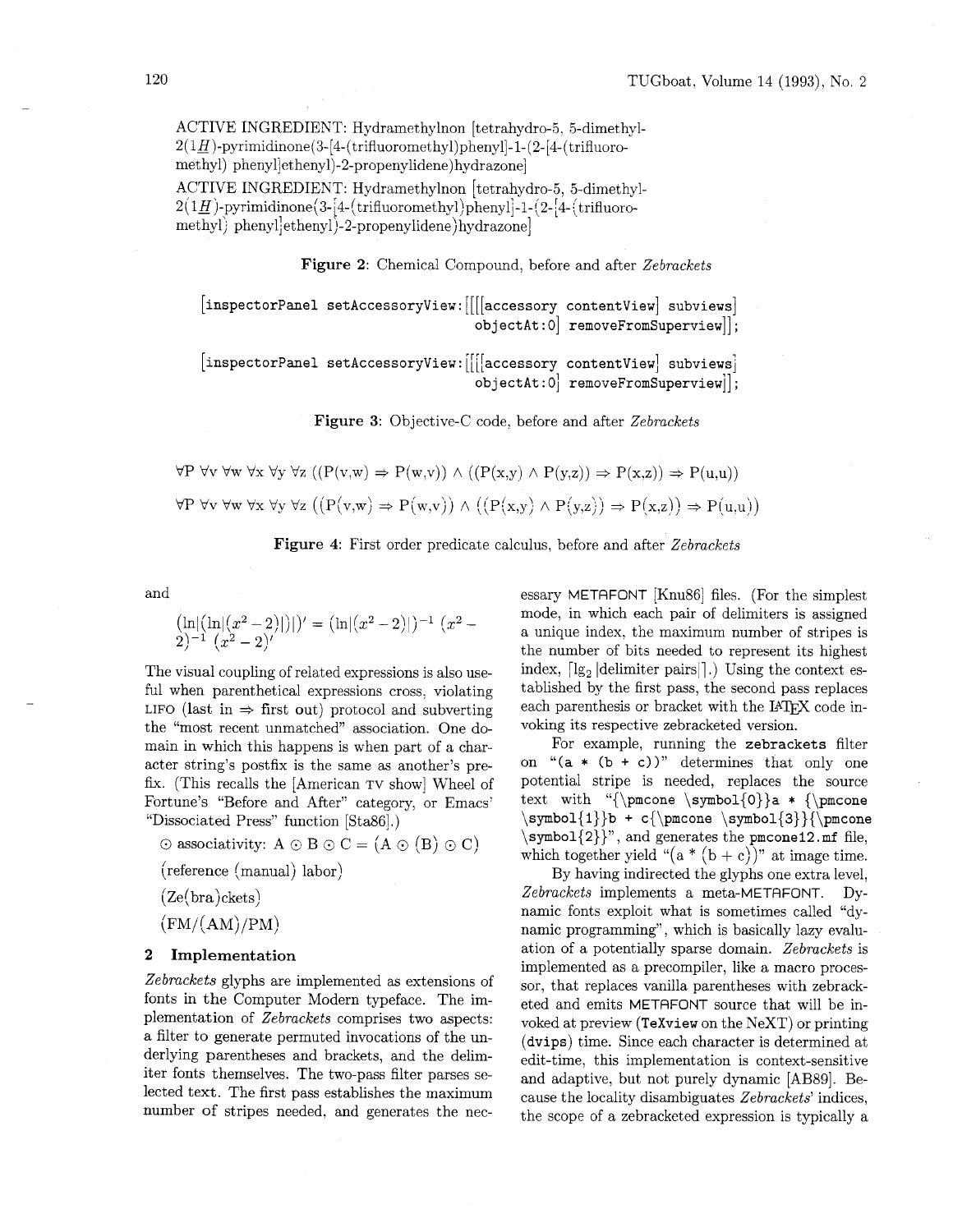single formula or expression. Further, since each  $LATFX$  \newfont must be declared at most once, it is easiest to simply include a list of all the potential Zebrackets fonts at the top of each file. Therefore I have termed Zebrackets 'pseudo-dynamic', since the automatic adaptive character specification can be conceptually lumped together with the compilation (via latex) and imaging, but the actual specification usually involves human-specified ranges for zebracketsing.

Zebrackets adopts a minimalist "less (ink) is more (data)" philosophy [Tuf83], adding information to regular parentheses and brackets by resetting some pixels in the characters. Because of the tendency of white features to bleed out into a black background, the striations need not be terribly thick to be perceivable. In the examples shown, the stripes are 1 pt.  $\left(\frac{1}{72.27}\right)$  inches) thick, subsuming about 2.6 arc-minutes ( $\approx 0.044$  degrees  $\approx 0.77$  milliradians) of visual angle (assuming a reading distance of 18 inches). This is greater than the accepted (if heuristic) industrial minimum for visual acuity, 1 arc-minute.

Since there are usually more ascending than descending characters, readers (of English) tend to look slightly above the line of print, deriving meaning from the "top coastline" (upper half) of the text. Therefore, the index of the parenthetical pair is encoded with the LSB (least significant bit) at the top of the parenthesis or bracket. Zebrackets are generated singly, although they occur pairwise in wellformed expressions. (When are parenthetical delimiters unmatched? In expressions like 'electroglyphs' or ASCII 'smilies' [Tem89] that suggest a rotated human face  $(-)$ .) For both square and curved delimiters, the stripes are drawn horizontally (rather than radially), so that the reader might imagine an invisible line drawn through the intermediate text. Since the delimiter pairs are symmetrical [Lan92], they can be conceptually associated, and since the bands are aligning, they can also be visually associated, like toothpicks holding bread around a thick sandwich.

#### 3 Discussion

For single levels of nesting, the extended parentheses and brackets are identical to the unenhanced, since an index of zero leaves the delimiters unbanded in Zebrackets' default positively-coded scheme, chosen to preserve the backwards compatibility of the curve substrate.

For deeper levels, Zebrackets tries to maintain this backwards compatibility by being nondistracting to users who don't know about it. It

is, by design. "just noticeable", right over the limen, or edge of perceptibility. The added information is meant to be clear to the user actively seeking it, and transparent to any user not actively seeking it. (Such an effect is like making something a little smaller to call attention to it.) By designing a scheme that is both noticeable and ignorable, one is obtained that is unambiguous but unobtrusive, unmistakable but unassuming.

In practice, however, Zebrackets has some problems: For linear reading without searching, zebrackets can actually be distracting, introducing highfrequency noise (that looks like printer spotting). On the other hand, zebracket striations can be difficult to see, especially for readers with less sharp eyes, and zebracketed documents are not robust under (perhaps repeated) copying by low-resolution devices (like most faxes). The useful limit of the current system seems to be around six (allowing  $2^6=64$  different versions of each pair of delimiters. For overly rich expressions that exceed visual acuity, Zebrackets can be limited to a fixed stripe depth, wrapping around (repeating) the indexing scheme if the delimiters exhaust the range of uniquely encodable depths.

Variations that overcome these limitations are possible. For instance, grayscale striations (not yet implemented) might disappear at normal reading speed, but be visible when doing a detailed search. Alternatively, using black stripes to tick the parentheses, instead of dropping out (white) segments, is more legible, if less inconspicuous:

(DEFUN ANY (LST)  $\left(\text{conv } (\text{null} \text{LST}) \text{NIL}\right)$  $(\text{car lsr})$  T)  $({\rm \mathsf{r}}\hspace*{0.1cm}(\text{any (CDR LST)})$  ) )

Further, invocation of different encoding modes and graphical rhythms, perhaps for special purposes, is straight-forward. Indexing the streaks "inside-out", (so that the outer delimiters pairs have a higher index (than inner)), orders the evaluation of expression trees. Displaying breadth (or depth  $($ or both $)$ , instead of an incremental index, is useful for visualizing expression complexity. Striping the delimiters "upside-down", from the bottom, might be better for languages (like Hebrew) that carry more information in the "lower coastline".

### 4 Conclusion

These utilities recall the counter-intuitive advice "To clarify, add detail" [TufgO]. Zebrackets is a tool